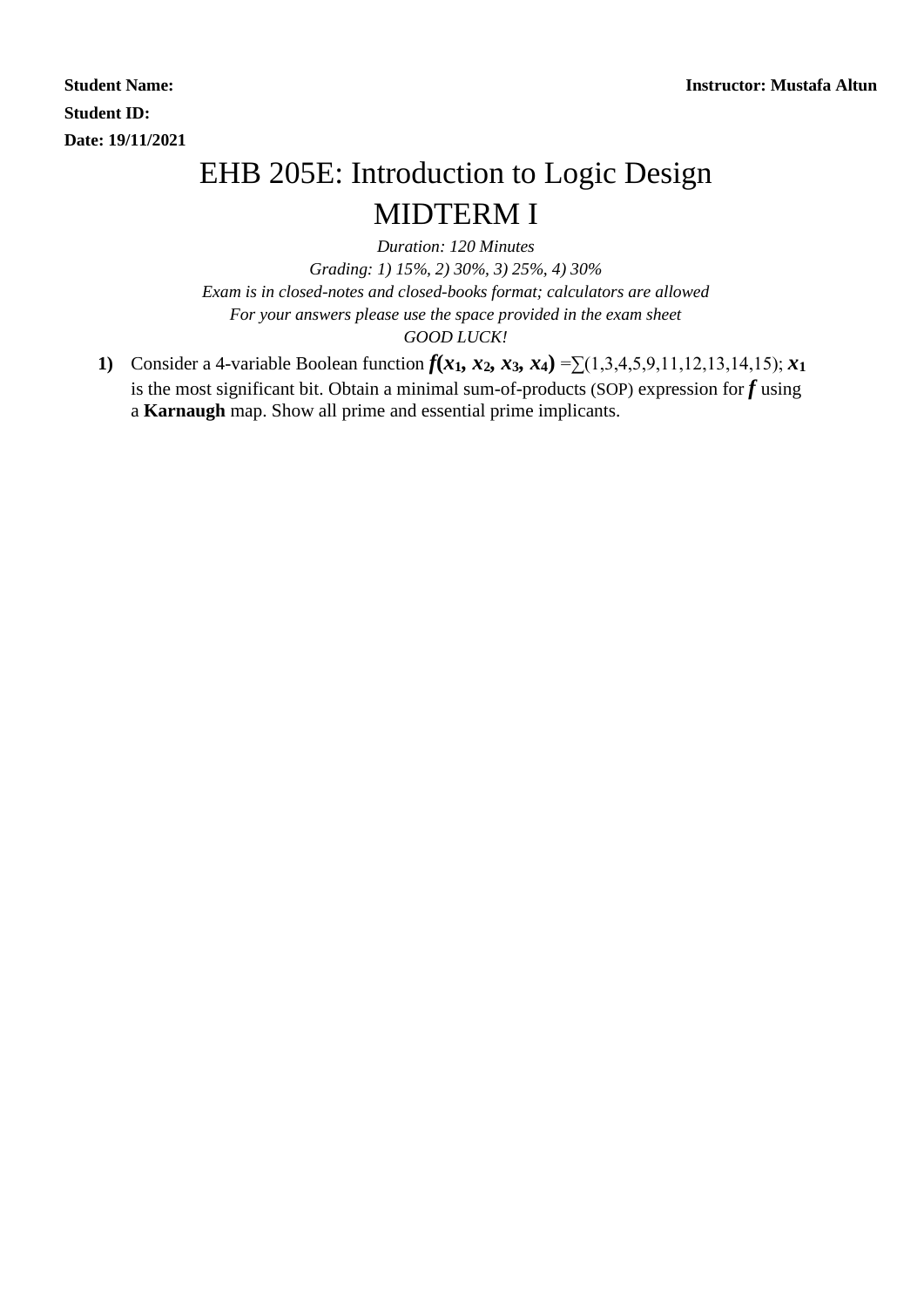- 2) Consider a 6-variable Boolean function  $f = f_1(x_1, x_2, x_3, x_4)$ .  $f_2(x_4, x_5, x_6)$  where *f***1=**∏ (1,2,3,5,7,12,14) - *x*<sub>1</sub> is the most significant bit, and *f*<sub>2</sub>=∏ (3,4,5,6,7) - *x*<sub>4</sub> is the most significant bit.
	- **a)** Obtain a minimal product-of-sum (POS) expression for *f*.
	- **b)** Implement *f* using only **two-input NAND** (NAND-2) gates; use minimal number of gates. Use only variables as inputs (**not their negated forms)**.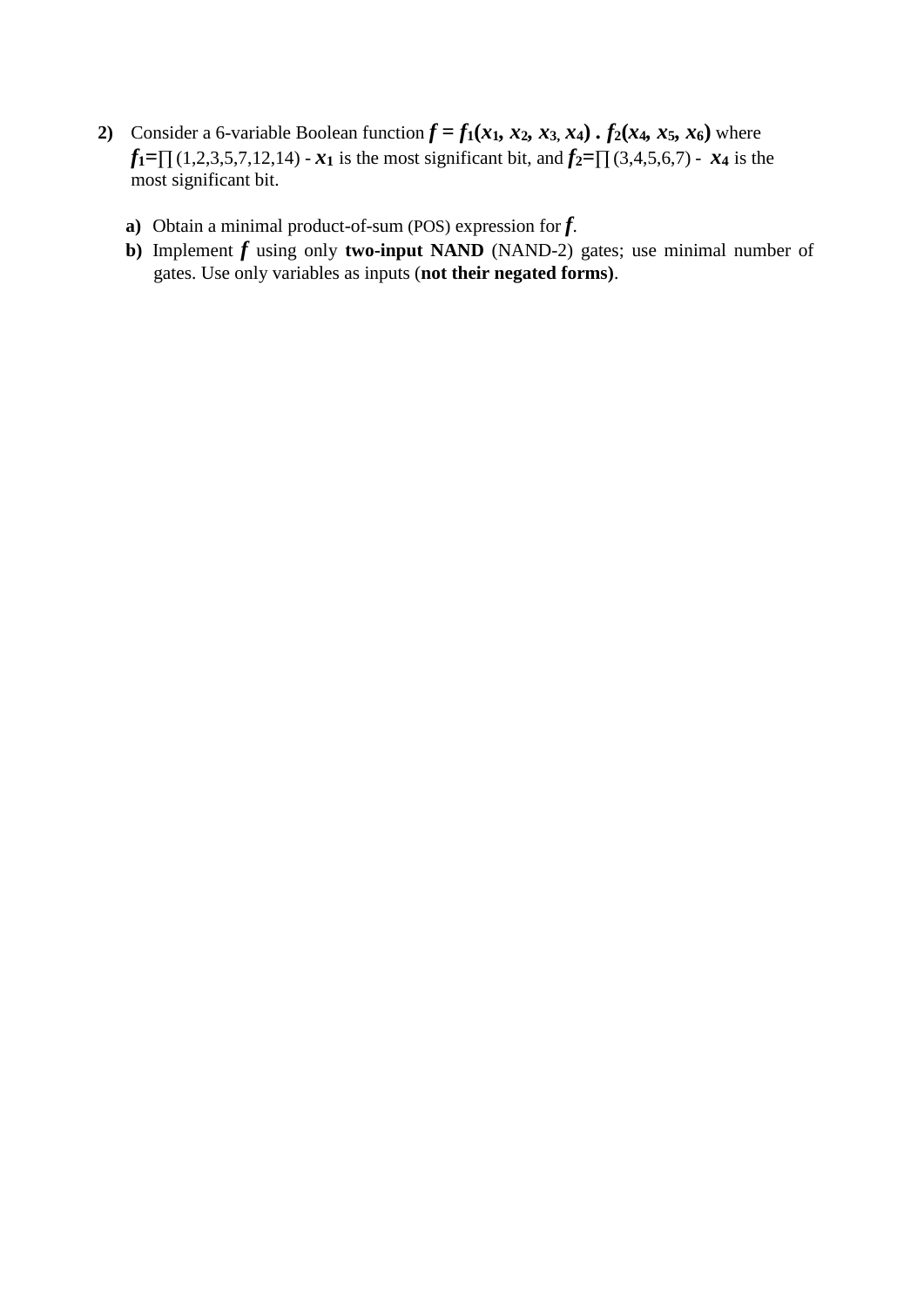**3)** Consider a circuit consisting of AND-2 and XOR-2 gates with 4 inputs , **A0**, **A1**, **B0**, **B1**, and 4 outputs, **C0**, **C1**, **C2**, **C3**.



- **a)** Derive truth table of this circuit.
- **b)** Suppose that for a certain application, always **A0=1** and **B0=0**. For this scenario, simplify the circuit by only using NOR-2 gates.